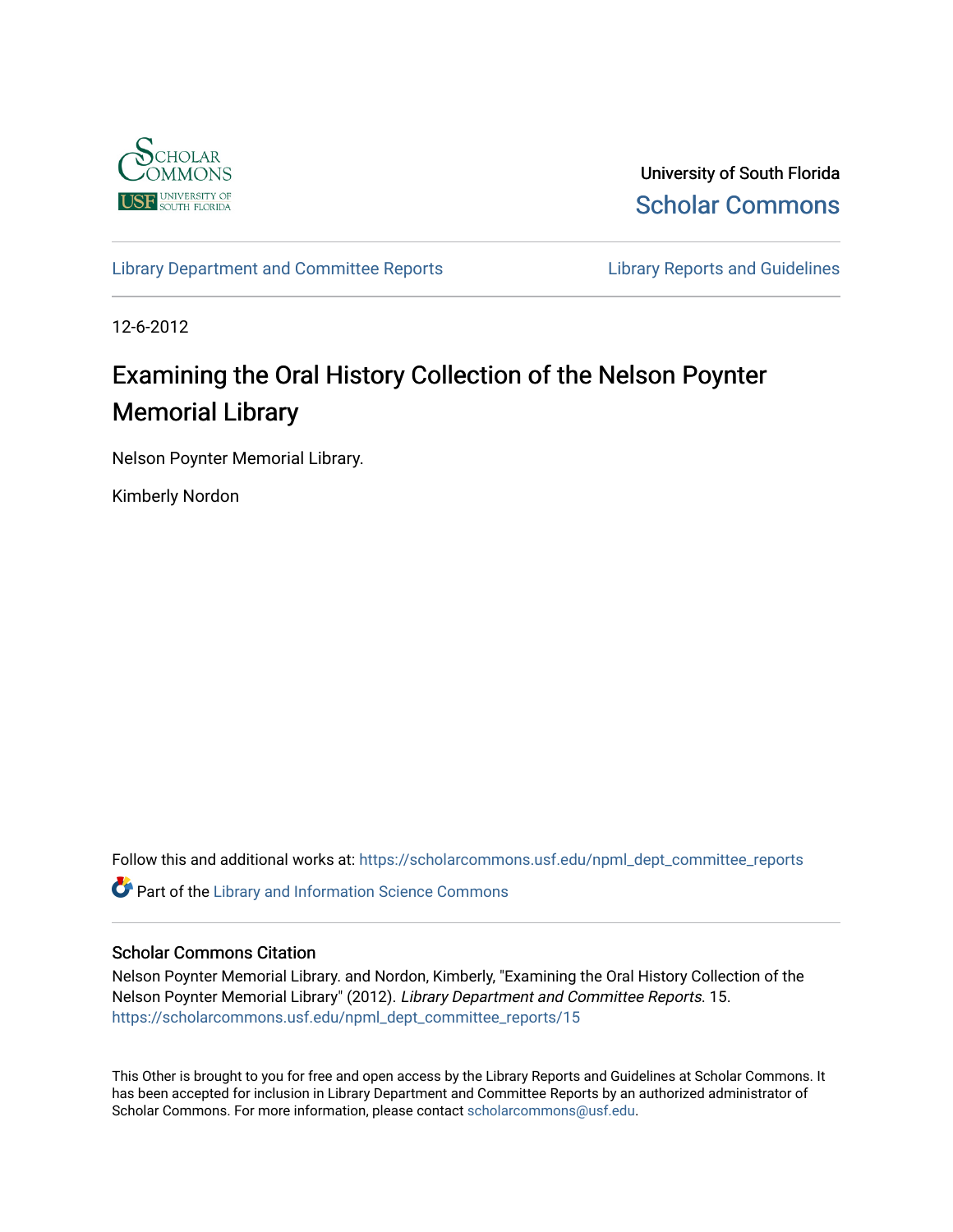## **Examining the Oral History Collection at the**

**Nelson Poynter Memorial Library**

**Kimberly Nordon**

**Archival Management**

**December 6, 2012**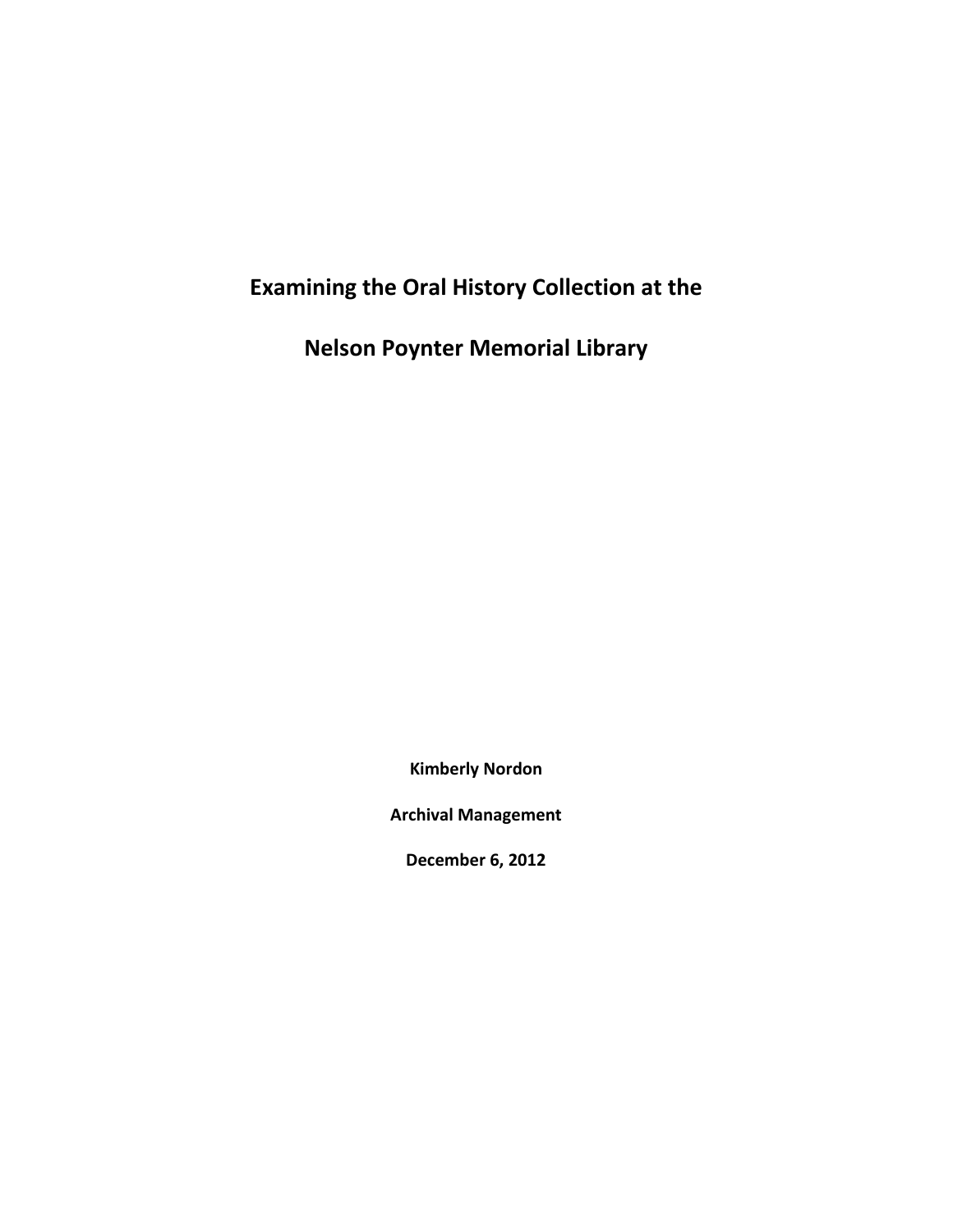The establishment of an oral history program can do many things for a library, museum or cultural heritage site. Oral histories are primary source documents that can be used by students and scholars to glean information from. An essential element in using oral histories, as a primary source material is that there are verbal and nonverbal cues; this can provide researchers with additional information that might otherwise have been lost. By providing scholars with additional primary source materials, oral histories can enhance the learning pleasure by allowing a voice or video to help establish an emotional connection with the past. This can be an important step in creating a more interactive and enhanced learning experience for students and scholars.

There are many challenges in creating, preserving and accessing oral history materials. These problems are not unique to oral history programs but also plague those working with audiovisual materials in any archive. These problems include, but are not limited to, access to audiovisual players, media deterioration, managing multimedia formats, corresponding paper documentation, and the legal issue of consent. Nearly each of these problems could derail a project. The most obvious complexity in archiving audiovisual materials is the deterioration of materials and obtaining a player on which to play the audiovisual material. The consent of both the interviewee and interviewer is an essential element in allowing others to access their interview. The consent form is both complex and straightforward but is required by law. The lack of consent or improper consent can restrict usability. Another aspect of the complexities of managing an oral history archive is the type of media the interview was conducted on. As time moves forward, new media formats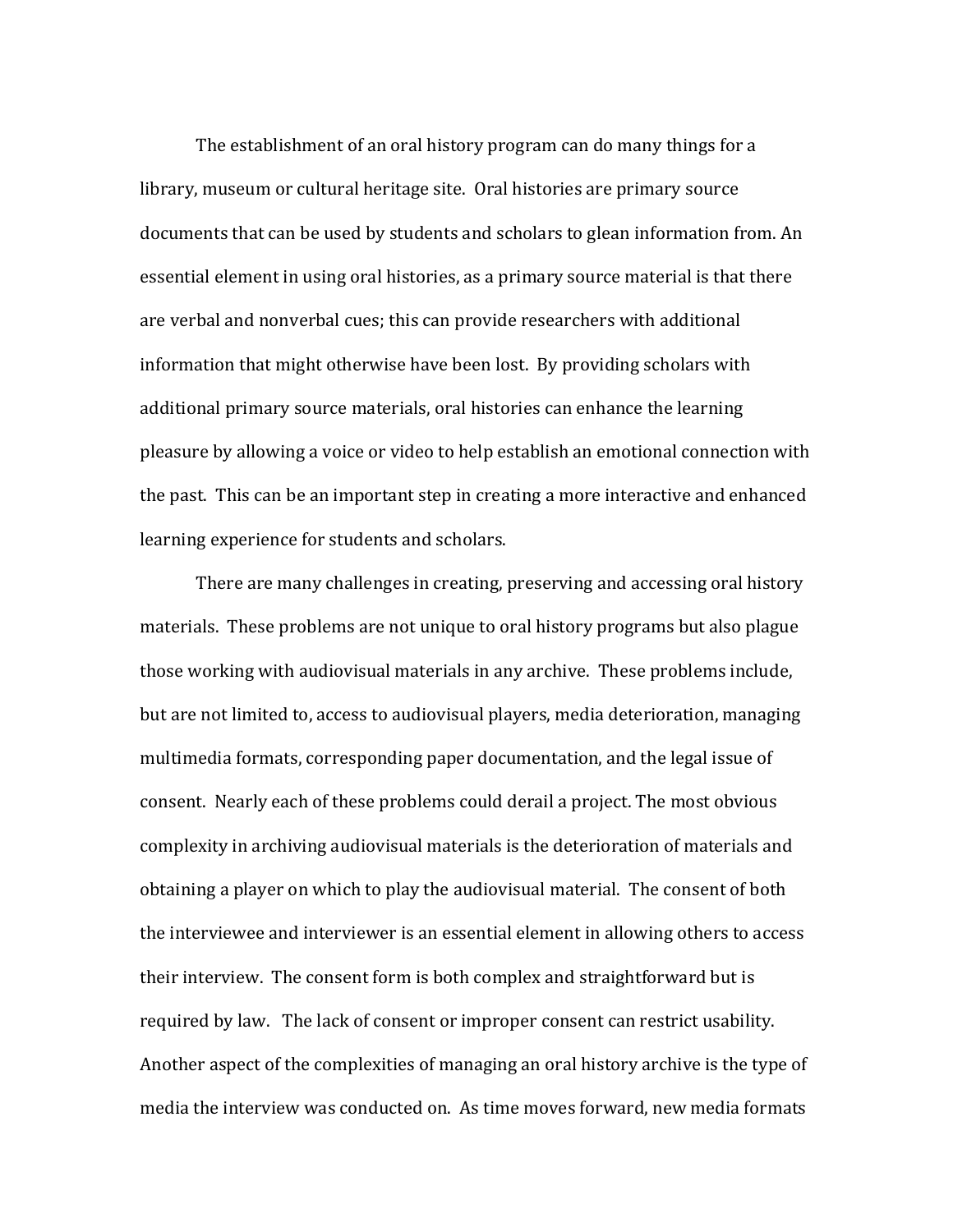are created and older ones dumped by the wayside. The storage and player needs must still be met by the archive or library, which generally leads to having several procedures in place to process media.

The implementation of procedural methods for the processing oral history collections helps in the organization and communication of both materials and individuals. Because there are so many different facets and individuals working on an oral history project it is easy to lose track of the stages in the process, as well as materials. With donated collections, this process becomes even more complicated due to the fact that the donors themselves many or may not have communication issues and personality quirks, which could inhibit the processing of a collection. Similar to a collection development plan, an established workflow can help with controlling the demands of possible donors. The outrageous expectation of donors is often something that many oral history programs and projects have faced. In addition to assisting with donor communication, workflows also allow for standardization with in the department.

 The act of transcribing an oral history is one of the least complicated aspects of processing oral histories, however, it is often the most time consuming. Because it requires listening and typing it is often subjected to a high human error rate and should be re‐listened to by an individual who is not the transcriptionist. This part of the process is called the audit edit. The final stage of the transcription process is the final edit. The final edit is the last review process and should be completed by a third individual (if available) or the original transcriber. There are additional resources that can be to the transcription process that help with find ability and

2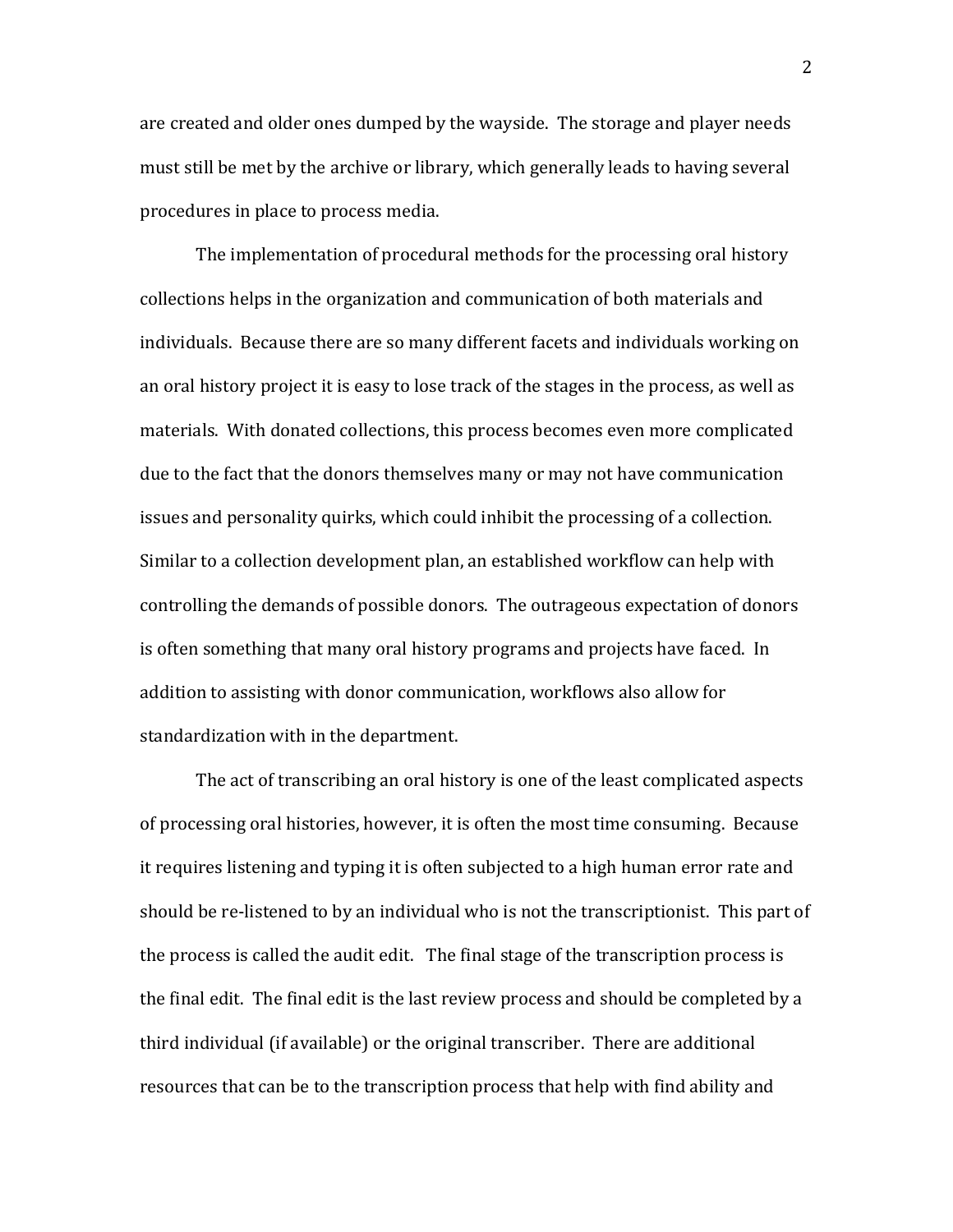consistency. Time codes can be inserted to help identify where in the transcript material located in the corresponding audio. Controlled vocabulary is another additional resource that can be used to help in maintaining consistency throughout the document. Once the transcription is complete, the next phase of the process is one of the most essential elements in providing access. The library's catalog and cataloging process is a time consuming and technical process and is usually completed by the technical services department of the library.

 Each analog format requires a different process, materials, and complications. Workflows should be established to help manage these differences. In addition to providing a proper workflow for converted materials, interviews that were born digital also have challenges. The challenges that converted materials and born digital materials face are in many ways drastically different from traditional archives, however, some of the challenges are the same. One issue that traditional and digital archives face is storage. One advantage to digital storage is that an institution can purchase more without worrying about the constraints of physical space. The cost of digitization and processing can be very expensive, especially when outdated technology is required.

The oral history materials that are located at the Nelson Poynter Memorial Library at the University of South Florida St. Petersburg (USFSP) are located in Special Collections and University Archives (SCUA) on the third floor of the library. The majority of the collection consists of materials created by students in Dr. Raymond O. Arsenault's courses. The formed the basis of an initiative known as the Oral History of Modern America, launched by the Poynter Library in the early 1990s.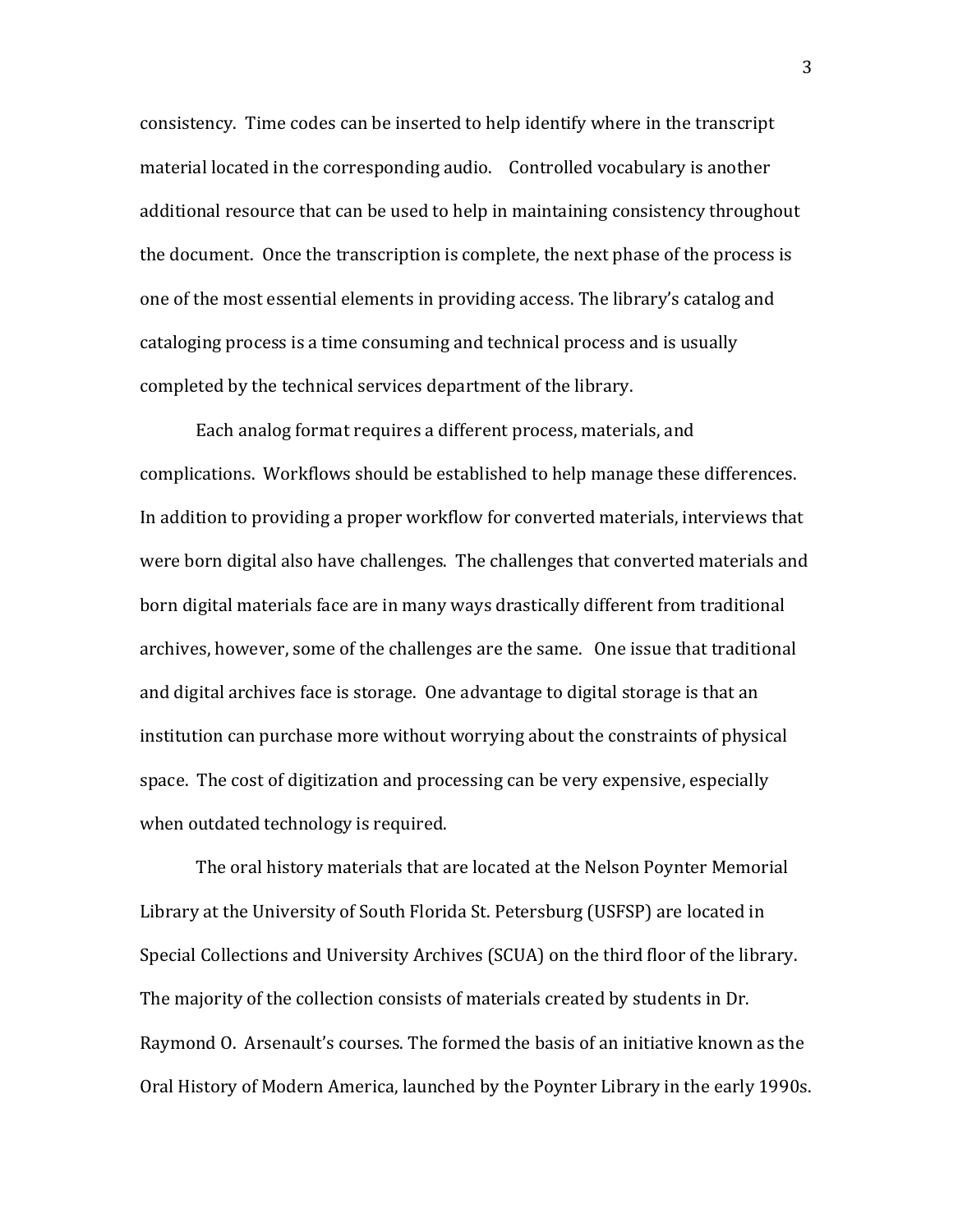These oral histories focus on a variety of local subjects including but not limited to: the Civil Rights Movement, race relations, facets of Pinellas County history, and the social history of St. Petersburg. These interviews provide depth to the collections that are already housed in SCUA. Each of these oral histories is conducted on a physical format and generally have accompanying paperwork to correspond to the interview, including deeds of gift, papers or other documentation that places the interview in context, and occasionally photographs.

 While the budget, staff, and support are limited, many implementations have been created for both the physical and digital archive. The most impressive aspect of the oral history collection in USF St. Petersburg's Special Collections is the overall organization of the materials. A critical component in any archive is having the knowledge of what exists and where it is stored; this element is critical when a patron is requesting material. USF St. Petersburg has been able to establish a system so that each type of material may be accessed quickly. This has been achieved by the implementation of accession numbers and the development of a systematic process of shelving and storing interviews. One challenge, however, is that much of the institutional knowledge of the oral history collection is maintained by a single person, James Anthony Schnur. Currently the special collections librarian, Schnur served as a graduate student assistant in the Poynter Library during the early 1990s and became involved with the oral history initiative at its beginning.

 In addition to having a great physical organization, USF St. Petersburg has developed a highly organized digital repository. Although the collection has not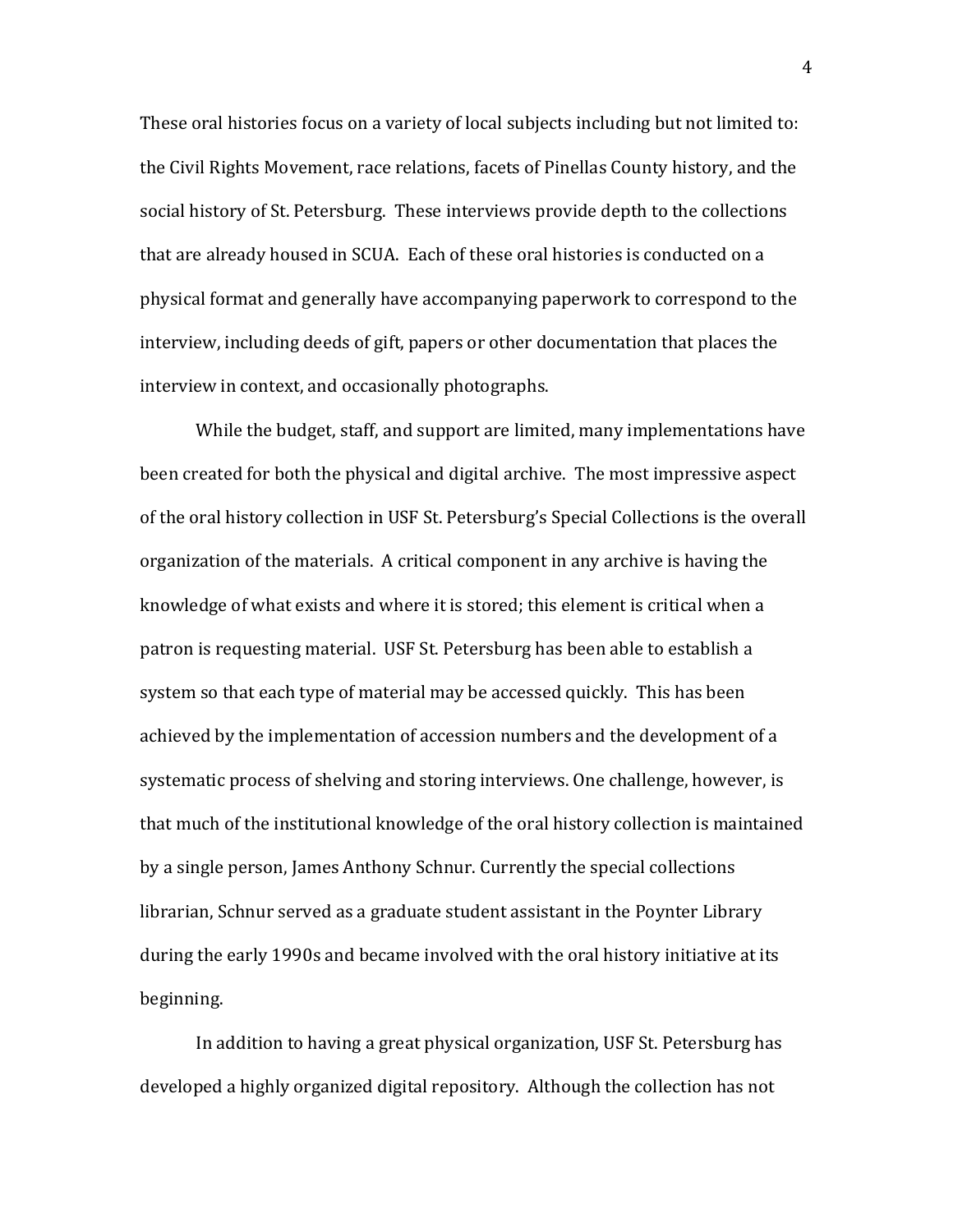been digitized, the implementation of a system that can manage audiovisual materials has great foresight. Once digitization begins, the structure will be there to help store and organize those digital files. Schnur states that transcription of some interviews has already started, though the final location of these interviews within a digital archive has not been determined. They may become part of the USFSP Digital Archive (DSpace), a separate instance of DSpace, or another platform, such as CONTENTdm.

 Since special collections materials are part of the library, the department must use the services that are provided to them within the context of the needs of other units. Specifically, the technical services department within the library is the area of most academic libraries that catalogs library materials. However because there are limited staff in technical services the required cataloging cannot be completed in a manner that enhances access. Staffing challenges do make it difficult for students and researchers to access the collection.

Technical services are not the only department to have personnel issues. Special collections also has personnel issues. The department staff is comprised of one individual. If that one individual is ill or unavailable, the entire department will cease to exist. Schnur mentioned that library staffing has become an important consideration for many projects, since staffing levels within the building have not grown in a way comparable to academic units on campus. Also, since obtaining separate regional accreditation in 2006, USFSP can no longer rely upon certain services from other USF System units in the same manner, while, at the same time, SCUA has taken responsibility for archives and records management issues that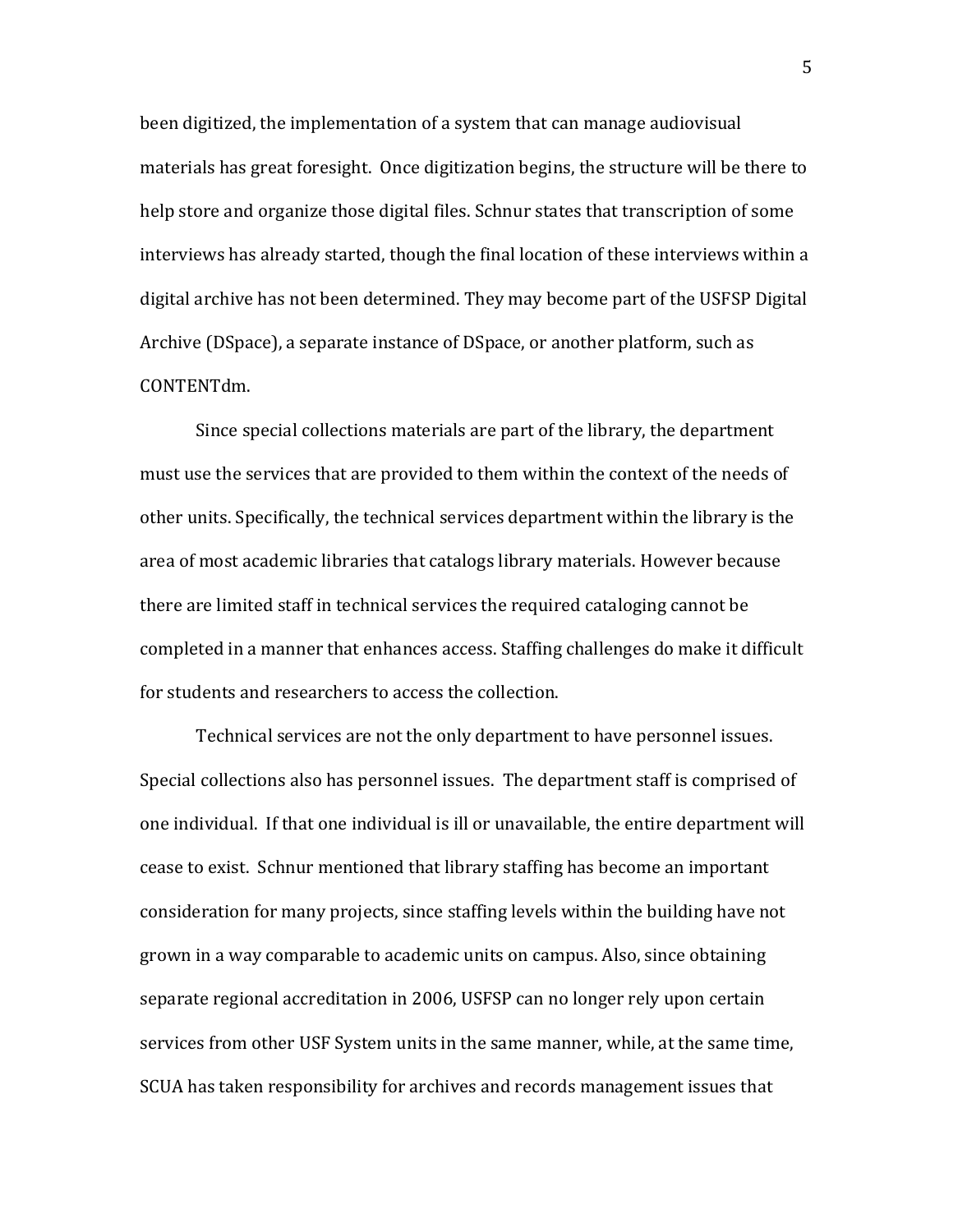once were assumed to be the responsibility of departments at USF Tampa. Like most institutions, the lack of funding has prevented the department from providing the services it would love to provide. Such shortages prevent the department from providing basic archival preservation of materials.

There are many ways in which the Poynter Library at USF St. Petersburg can improve their functionality and productivity, many of which are cost effective. When dealing with donors, specifically donors who work closely with the library staff, packets can be developed to help manage the documentation of paper and physical media. This only costs the price of the materials as well as the cost of the labor. As for the transcription process, there are many products available for free download as well as for purchase. The first free product, Express Scribe, is transcription software that allows for easy stop/play functionality and is widely used by oral history programs and transcriptionists. For time coding, two products are used. If operating a Mac, Keyboard Maestro, which costs approximately twenty‐ five dollars, is used to generate time code. However, if one is operating a PC, then Macro Express (which costs approximately forty dollars) is used.

The digitization of audio in cassette format is a process that involves very few materials. A cassette player with audio output, 3.5mm Stereo to RCA Dual Audio cable, a computer, and an audio editor such as Audacity is all that is required. The cable, which varies in cost, is the most essential piece of equipment. The free version of Audacity allows for basic audio editing and recording, and postproduction editing.

6